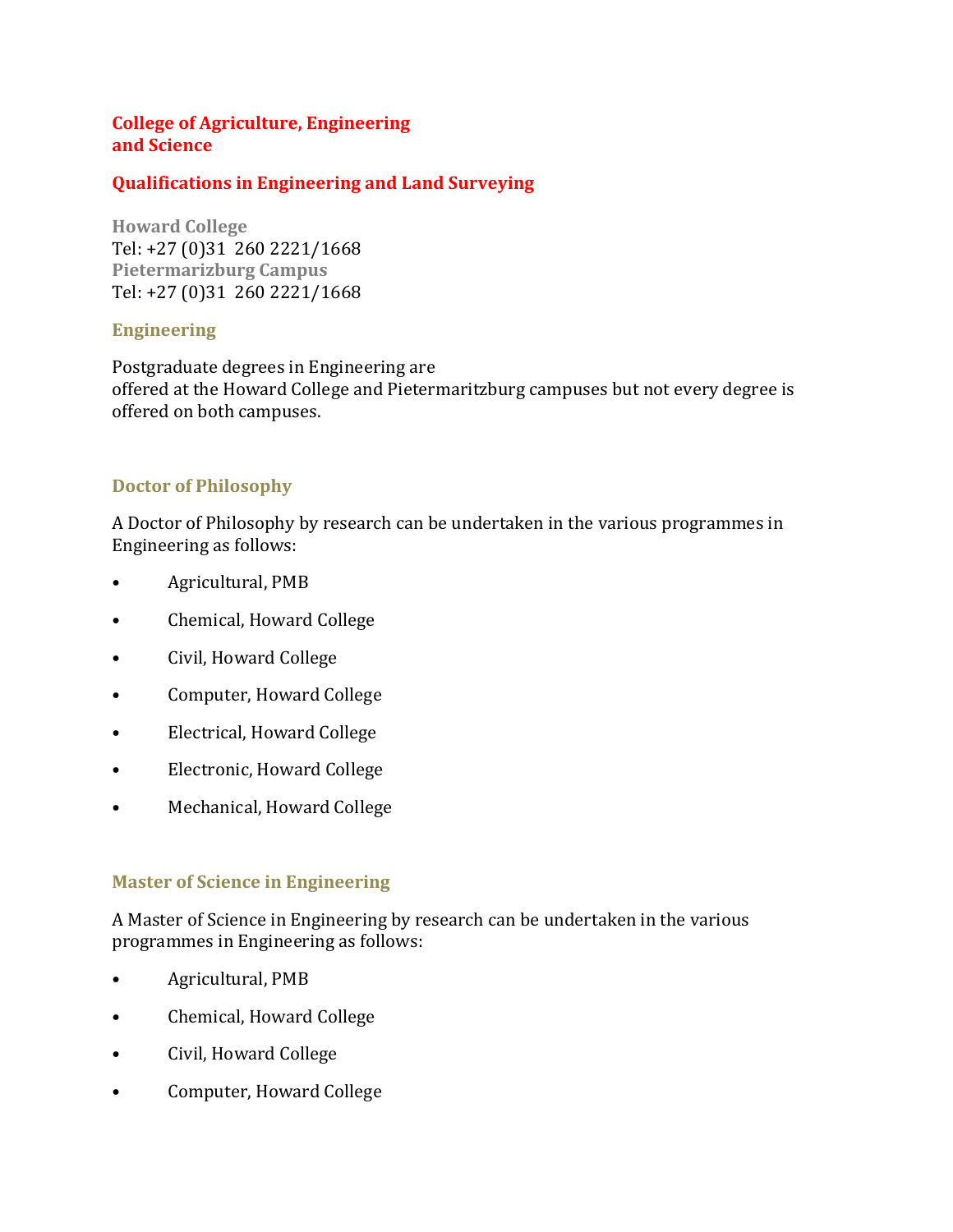- Electrical, Howard College
- Electronic, Howard College
- Mechanical, Howard College

A Master of Science in Engineering by coursework and dissertation can be undertaken in the various programmes in Engineering as follows:

# **Civil Engineering**

- MScEng in Environmental Engineering Howard College (No new intake in 2012)
- MScEng in Civil Engineering Howard College (No new intake in 2012)

# **Electrical Engineering**

• MScEng in Power and Energy Systems Howard College

## **Land Surveying**

A Master of Science in Land Surveying can be taken as follows:

• Master of Science in Land Surveying – by research, Howard College

## **Qualifications in Science and Agriculture**

**Pietermaritzburg Campus** 

Honours & PG Dips Tel: +27 (0)33 260 5217

Fax: 0865188421

Masters & PhD Tel: +27 (0)33 260 6243

Fax: +27 (0)33 260 6335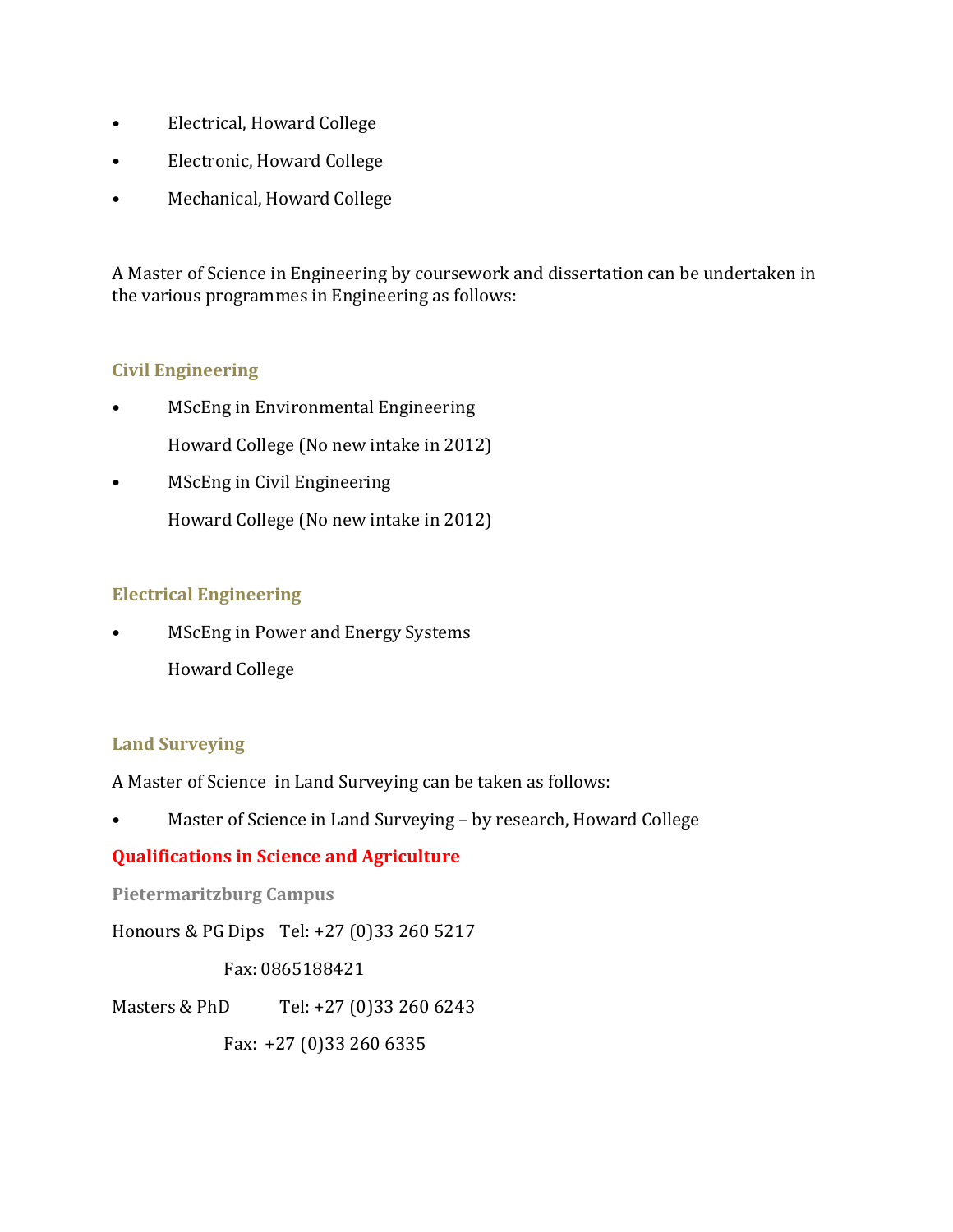### **Bachelor of Science (Honours)**

- Animal and Poultry Science
- Applied Mathematics
- Biochemistry
- Biological Sciences
- Biometry
- Botany
- Chemistry
- Computer Science
- Crop Science
- Ecological Sciences (General Stream)
- Ecological Sciences (Rangeland and Wildlife Conservation Stream)
- Entomology
- Environmental Science
- Genetics
- Horticultural Science
- Hydrology
- Industrial and Applied Biotechnology
- Mathematics
- Microbiology
- Physics
- Plant Pathology
- Soil Science
- Statistics
- Zoology

#### **Bachelor of Agriculture Honours**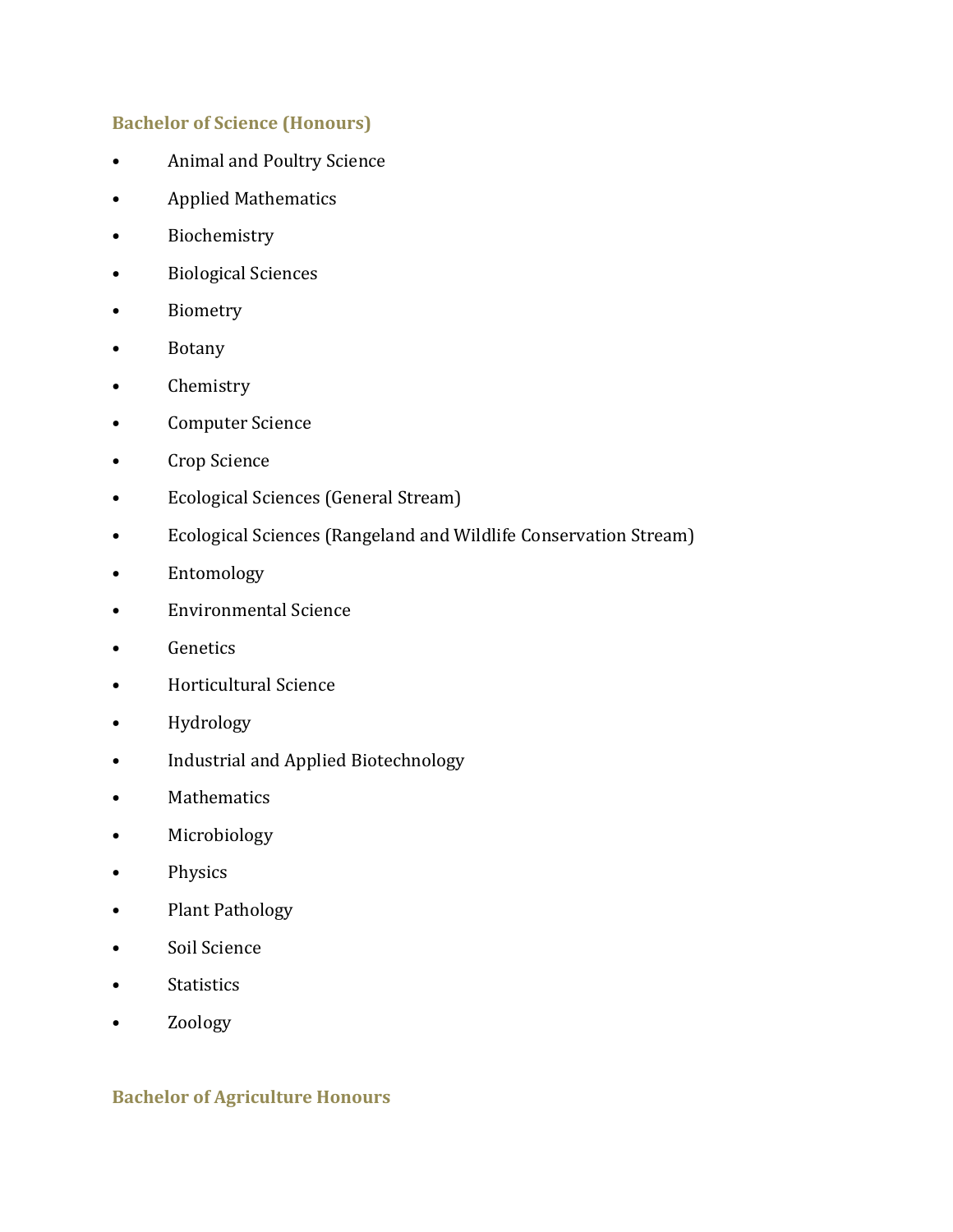## **Bachelor of Agricultural Management Honours**

### **Postgraduate Diplomas**

- Postgraduate Diploma (Community Nutrition)
- Postgraduate Diploma (Dietetics)
- Postgraduate Diploma (Food Security)
- Postgraduate Diploma (Rural Resource Management)

#### **Master of Science**

- Applied Mathematics
- Biochemistry
- Biological Sciences
- Biometry
- Botany
- Chemical Technology
- Chemistry
- Computational Physics
- Computer Science
- Ecology
- Entomology
- Ethnobotany
- Food Security
- Genetics
- Geography
- Grassland Science
- Hydrology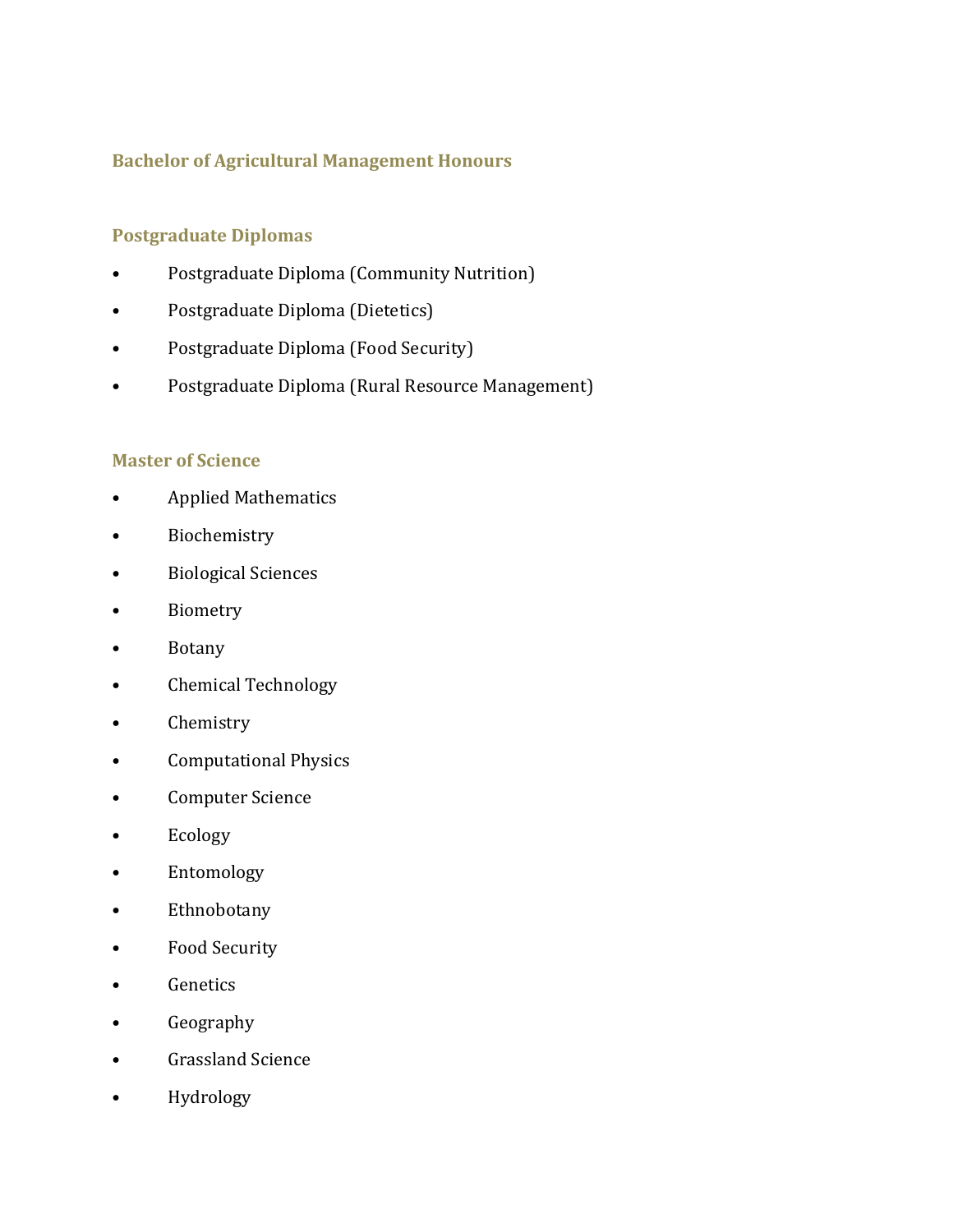- Mathematics
- Microbiology
- Molecular and Cellular Biosciences
- Physics
- Plant Molecular Biology and Physiology
- Plant Pathology
- Soil Science
- Statistics
- Virology
- Wildlife Science
- Zoology

### **Master of Science in Agriculture**

- Agribusiness
- Agricultural Economics
- Agricultural Production
- Agricultural and Environmental Instrumentation
- Agrometeorology
- Animal Science
- Community Resources
- Consumer Studies
- Crop Science
- Cultivated Pastures
- Environmental Science
- Food Processing
- Food Science
- Grassland Science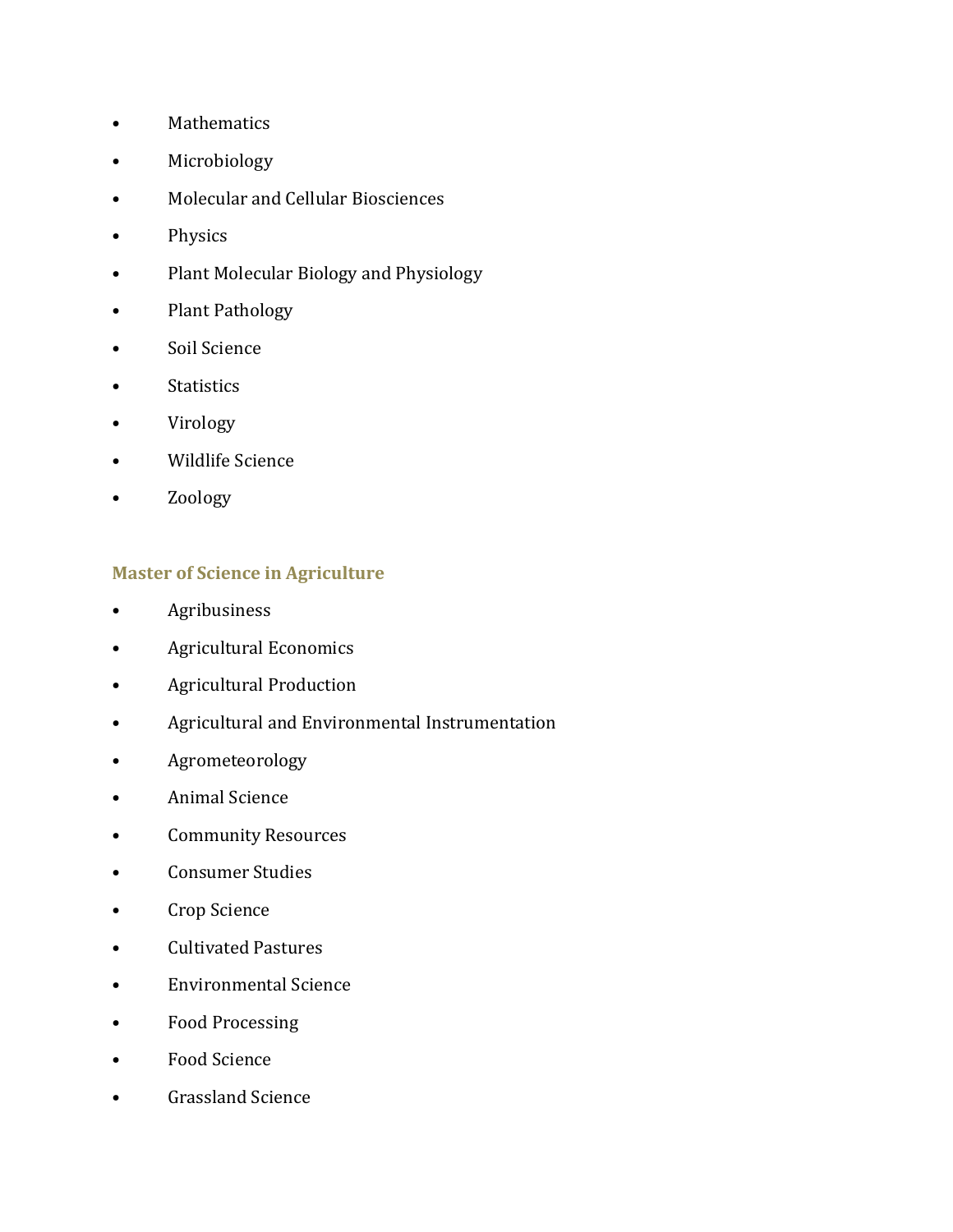- Horticultural Science
- Plant Breeding
- Poultry Science

#### **Master of Agricultural Management Master of Agriculture**

- Food Security
- Agricultural Extension and Rural Resource Management

**Master of Science (Biological Systems)**

**Master of Science in Dietetics**

#### **Master of Science in Human Nutrition**

#### **Doctor of Philosophy**

Includes all disciplines listed in various Masters above.

Westville Campus

Tel: +27 (0)31 260 3220/+27 (0)31 260 7146/

 +27 (0)31 260 8047 Fax: +27 (0)31 260 7780/+27 0(31) 260 1345

#### **Bachelor of Science (Honours)**

- Applied Mathematics
- Applied Physics
- Biochemistry
- Biological Sciences
- Cellular Biology
- Chemistry
- Computer Science
- Ecological Sciences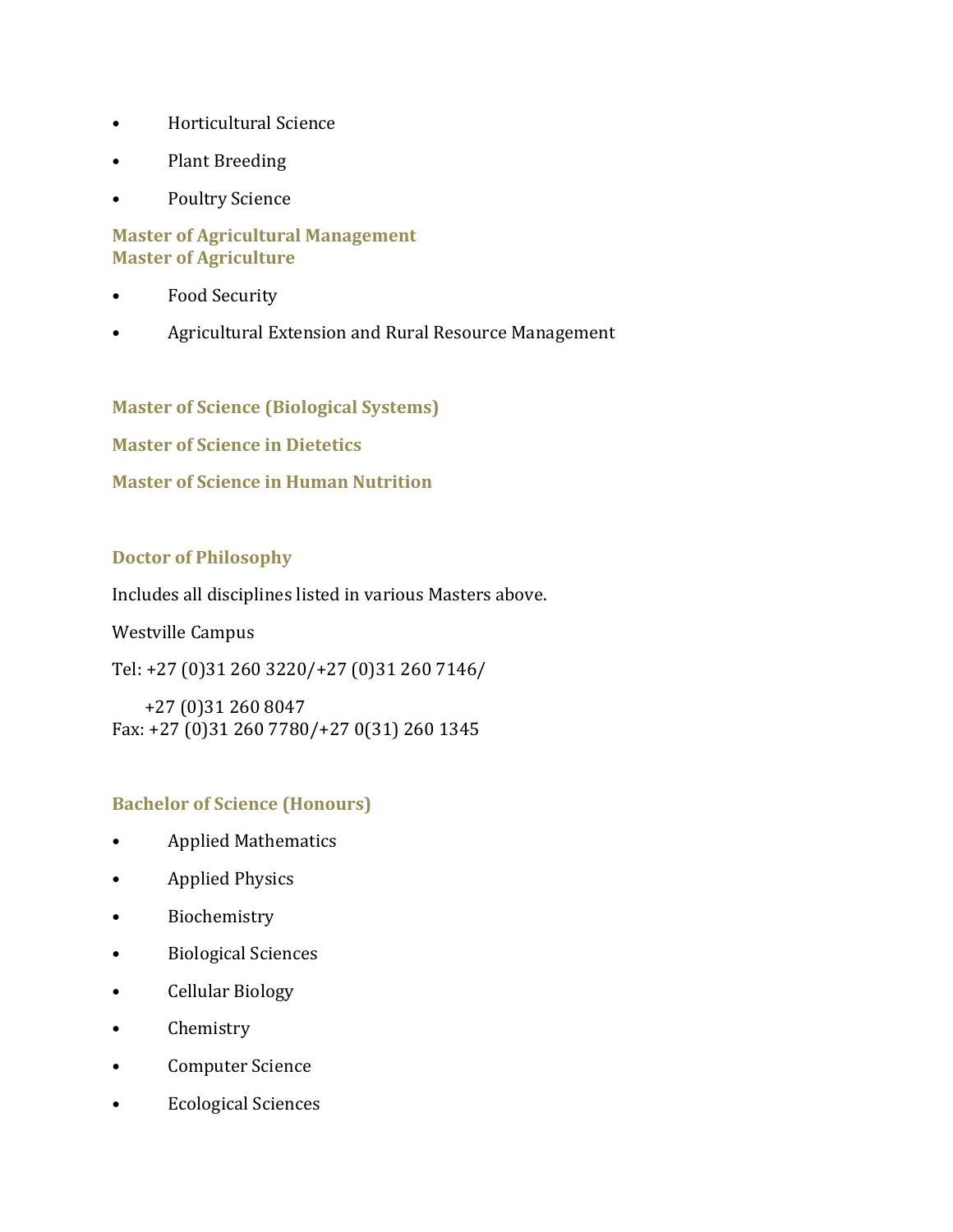- Environmental Science
- Financial Mathematics
- Geology
- Industrial Mathematics
- Marine Biology
- Mathematics
- Microbiology
- Physics
- Statistics

#### **Master of Science**

By dissertation:

- Applied Mathematics
- Biology
- Biochemistry
- Chemistry
- Computer Science
- Environmental Science
- Geography
- Geology
- Mathematics
- Microbiology
- Physics
- Statistics

## **Master of Marine and Coastal Management (by coursework)**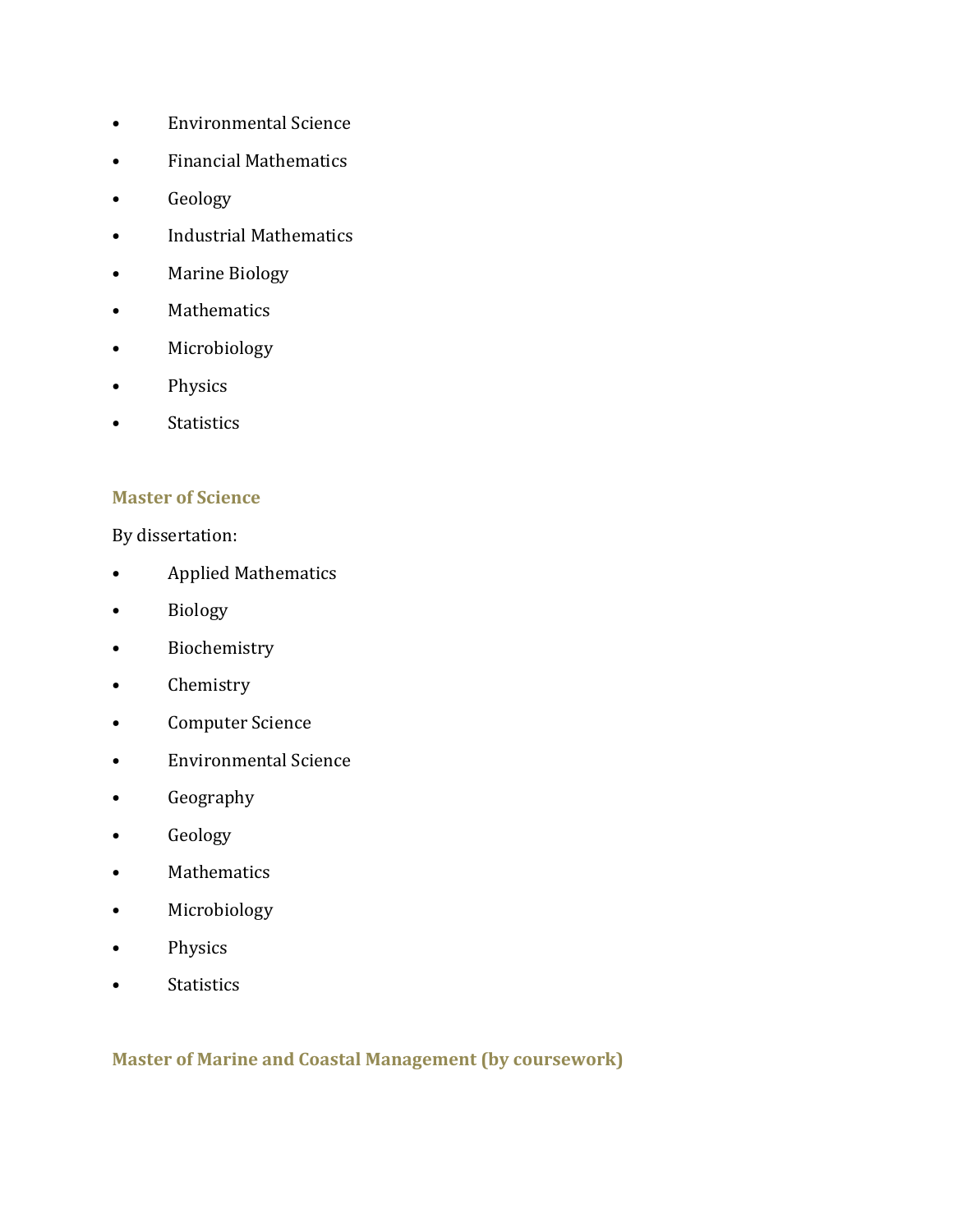# **Master of Science in Mathematics (by coursework)**

# **Doctor of Philosophy**

- Applied Mathematics
- Biology
- Biochemistry
- Chemistry
- Computer Science
- Environmental Science
- Geography
- Geology
- Mathematics
- Microbiology
- Physics
- Statistics

| <b>Closing dates</b>         |                                          |
|------------------------------|------------------------------------------|
| <b>Masters</b><br>coursework | For entry into<br>Semester 1:            |
|                              | 31 October of<br>previous year           |
|                              | For entry into<br>Semester <sub>2:</sub> |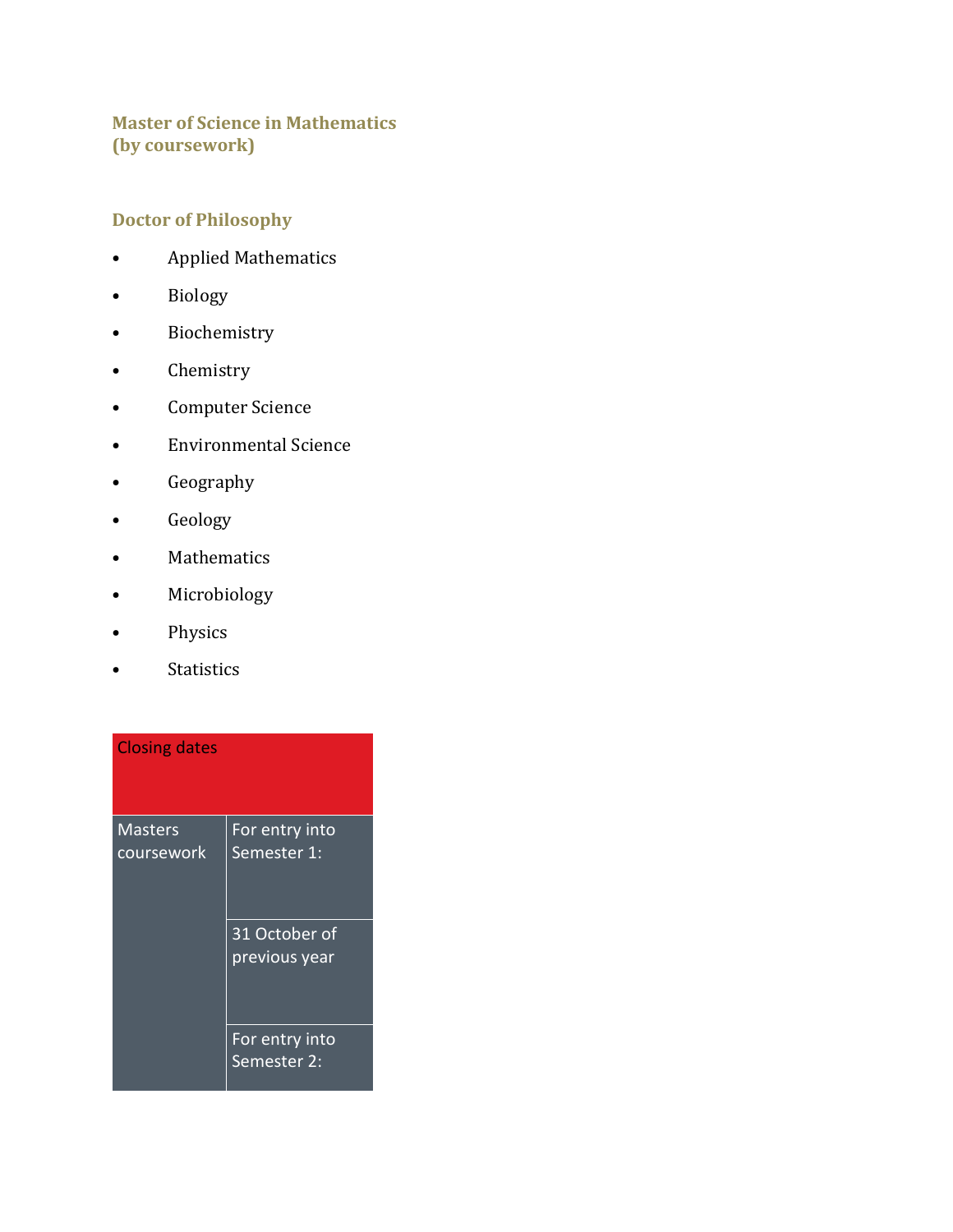|                       | 30 April of<br>current year                                      |
|-----------------------|------------------------------------------------------------------|
| M and D<br>(Research) | <b>Applications are</b><br>considered<br>throughout the<br>year. |

| <b>Closing dates</b>                         |                                                                                                 |  |
|----------------------------------------------|-------------------------------------------------------------------------------------------------|--|
| <b>Postgrad</b><br>Dip and<br><b>Honours</b> | For entry into<br>semester 1:                                                                   |  |
|                                              | 31 October of<br>previous year<br>(International)<br>30 November of<br>previous year<br>(Local) |  |
| <b>Masters</b><br>coursewor<br>$\mathsf k$   | For entry into<br>semester 1:                                                                   |  |
|                                              | 31 October of<br>previous year<br>30 April of current<br>year (Internationals)                  |  |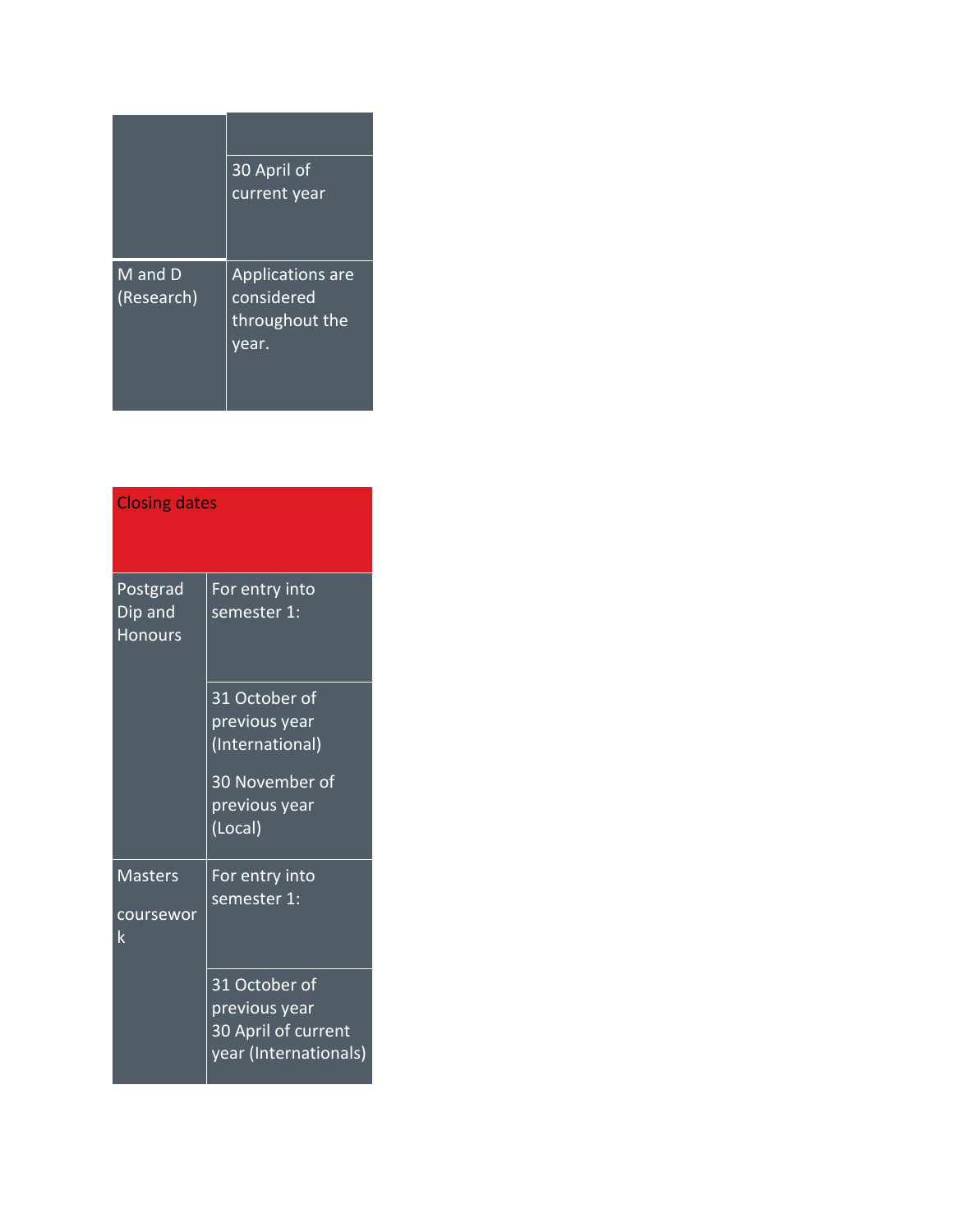|                                                             | For entry into<br>semester 2:                       |
|-------------------------------------------------------------|-----------------------------------------------------|
|                                                             | 31 May of current<br>year (Local)                   |
| <b>Masters</b><br>and<br>Doctoral<br>Studies by<br>Research | Confirm closing<br>dates with Schools<br>concerned. |

| <b>Closing dates</b>          |                                                |  |
|-------------------------------|------------------------------------------------|--|
| Honou<br>rs                   | For entry into<br>semester 1:                  |  |
|                               | 31 October of previous<br>year (International) |  |
|                               | 30 November of<br>previous year (Local)        |  |
| Master<br>S<br>course<br>work | For entry into<br>semester 1:                  |  |
|                               | 31 October of previous                         |  |